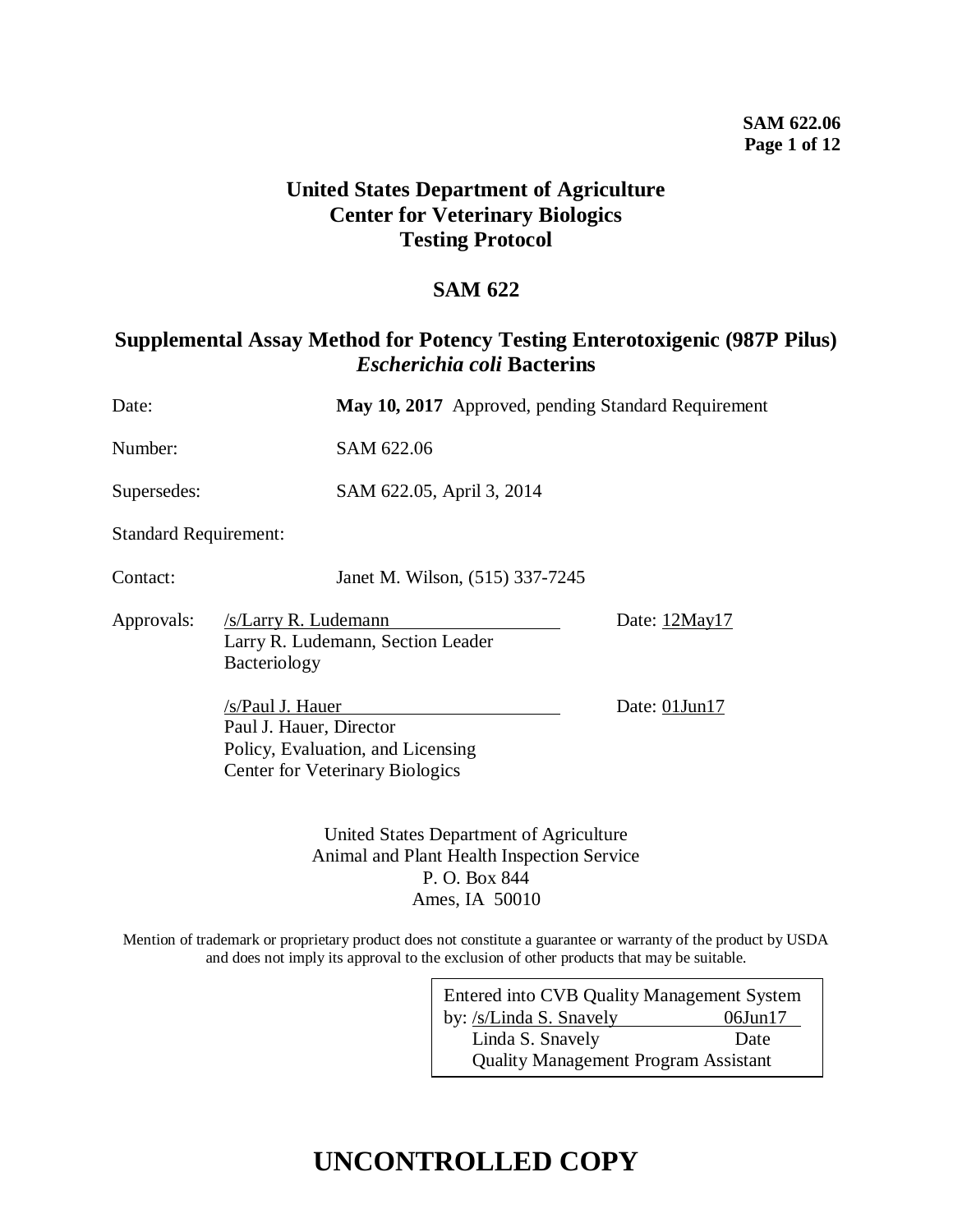**Table of Contents**

- **1. Introduction**
- **2. Materials**
	- **2.1 Equipment/instrumentation**
	- **2.2 Reagents/supplies**
- **3. Preparation for the Test**
	- **3.1 Personnel qualifications/training**
	- **3.2 Preparation of equipment/instrumentation**
	- **3.3 Preparation of reagents/control procedures**
	- **3.4 Preparation of the sample**
- **4. Performance of the Test**
- **5. Interpretation of the Test Results**
	- **5.1 Relative potency calculation method**
	- **5.2 Requirements for a valid assay**
	- **5.3 Requirements for a satisfactory test bacterin**
- **6. Reporting of Test Results**
- **7. Summary of Revisions**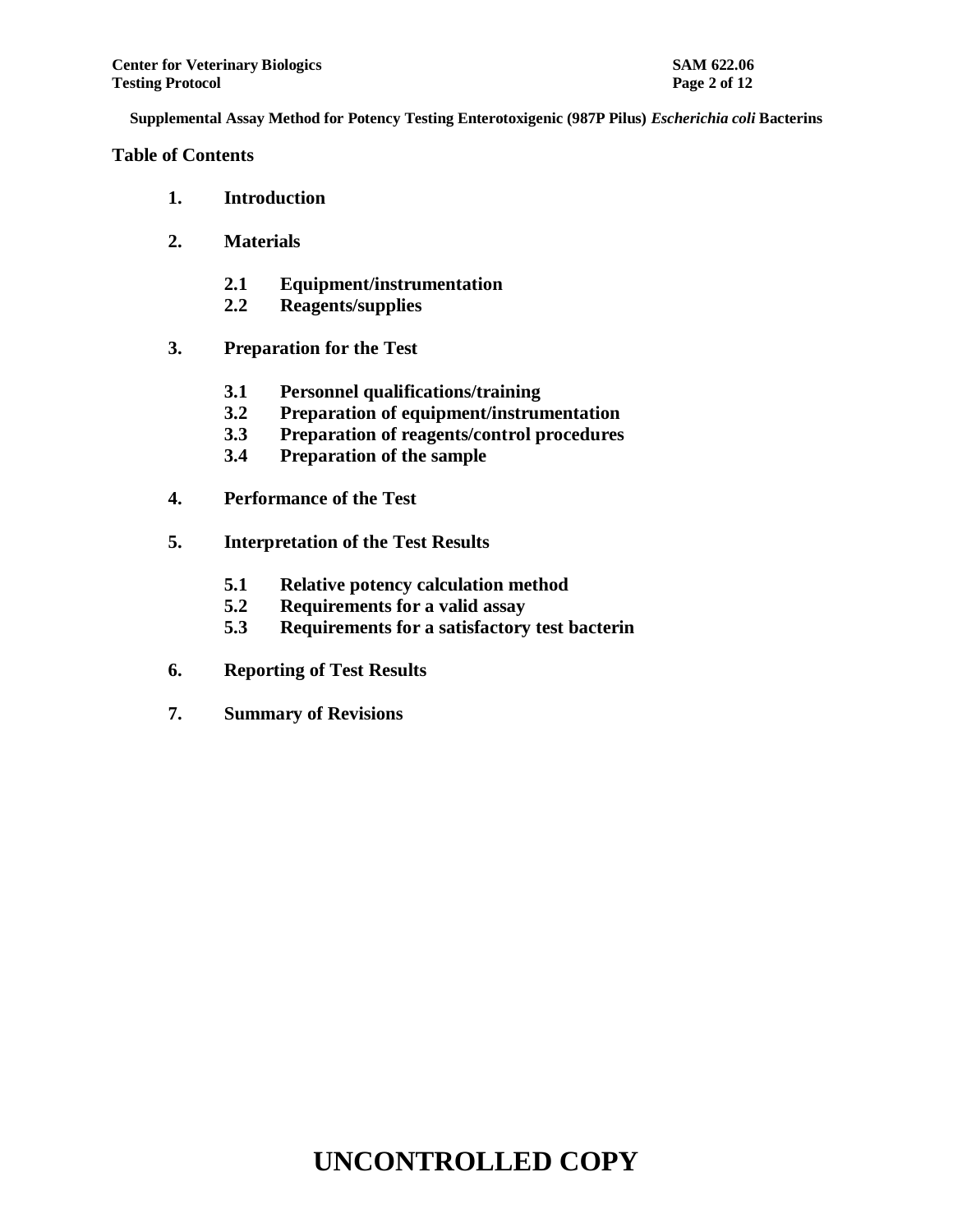### **1. Introduction**

This Supplemental Assay Method (SAM) for potency testing inactivated *Escherichia coli* bacterins employs a capture enzyme-linked immunosorbent assay (ELISA) for 987P pilus antigen. Relative potency is determined by comparing the 987P antigen content of the test bacterin to the 987P antigen content present in an unexpired, suitably qualified, reference bacterin.

### **2. Materials**

### **2.1 Equipment/instrumentation**

Equivalent equipment or instrumentation may be substituted for any brand name listed below.

- **2.1.1** Microplate reader with dual wavelengths (490 nm and 650 nm)
- **2.1.2** Automatic microplate washer (optional)
- 2.1.3 Micropipettors, to cover the range of 5- $\mu$ L to 1000- $\mu$ L
- **2.1.4** 8- or 12-channel micropipettor, to cover the range of 50-µL to 200-µL
- **2.1.5** Orbital shaker
- **2.1.6** Balance, to measure 150 mg to 15 g
- **2.1.7** Relative Potency Calculation Software

### **2.2 Reagents/supplies**

Equivalent reagents or supplies may be substituted for any brand name listed below.

**2.2.1** 96-well flat-bottom high-binding microtitration plates (Immulon 2; Dynatech Laboratories, Inc.)

**2.2.2** 96-well non-binding microtitration plates suitable for making serial dilutions (transfer plates)

- **2.2.3** Plate sealers
- **2.2.4** Carbonate coating buffer
- **2.2.5** Phosphate-buffered saline (PBS), pH 7.2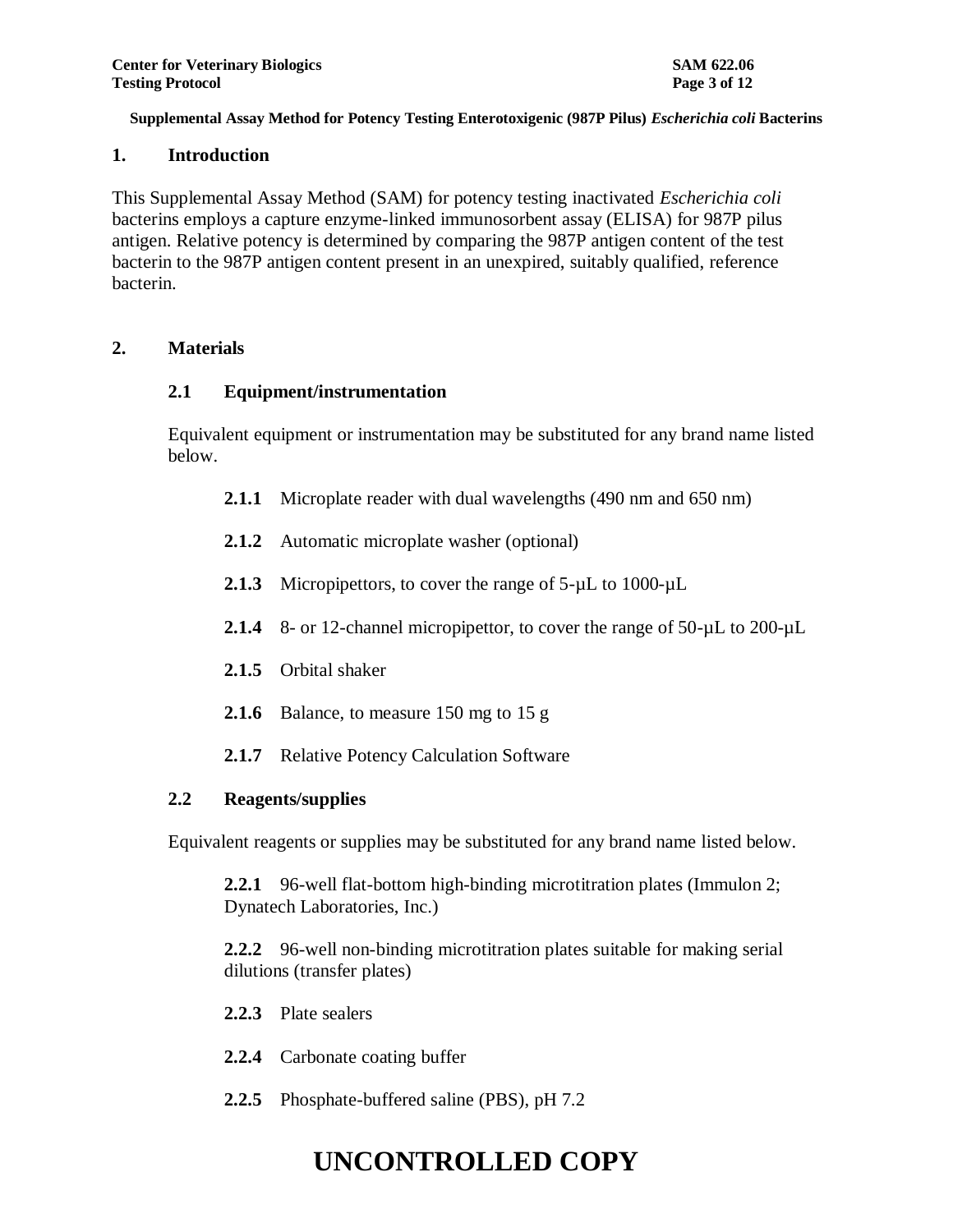**2.2.6** Phosphate-buffered saline with 0.05% Tween 20 (PBS-Tween)

**2.2.7** PBS-Tween with 2.0% bovine albumin fraction V (monoclonal antibody (MAb) diluent)

**2.2.8** PBS-Tween with 1.0% normal rabbit serum (conjugate diluent)

- **2.2.9** Phosphate elution buffer (optional)
- **2.2.10** Sodium citrate, dihydrate for antigen elution (optional)

**2.2.11** Sodium deoxycholate (desoxycholate) elution buffer (optional)

**2.2.12** Citrate buffer (substrate diluent)

- **2.2.13** o-Phenylenediamine dihydrochloride (OPD)
- **2.2.14** Hydrogen peroxide, 30%, stabilized

**2.2.15** 2.5M H2SO<sup>4</sup> Stop solution

**2.2.16** 987P-specific antigen-capture polyclonal antibody (987P PAb), rabbit origin (available from the Center for Veterinary Biologics (CVB)). Refer to the current reagent data sheet for details.

**2.2.17** 987P-specific antigen-detection monoclonal antibody (987P MAb), mouse origin (available from the CVB). Refer to the current reagent data sheet for details.

**2.2.18** Horseradish peroxidase-conjugated goat anti-mouse IgG (H+L) obtained from a commercial source (Jackson ImmunoResearch Laboratories, Inc., 115- 035-062)

**2.2.19** Test bacterin(s) containing 987P antigen

**2.2.20** Reference bacterin containing 987P antigen (must be approved by the Animal and Plant Health Inspection Service and within dating)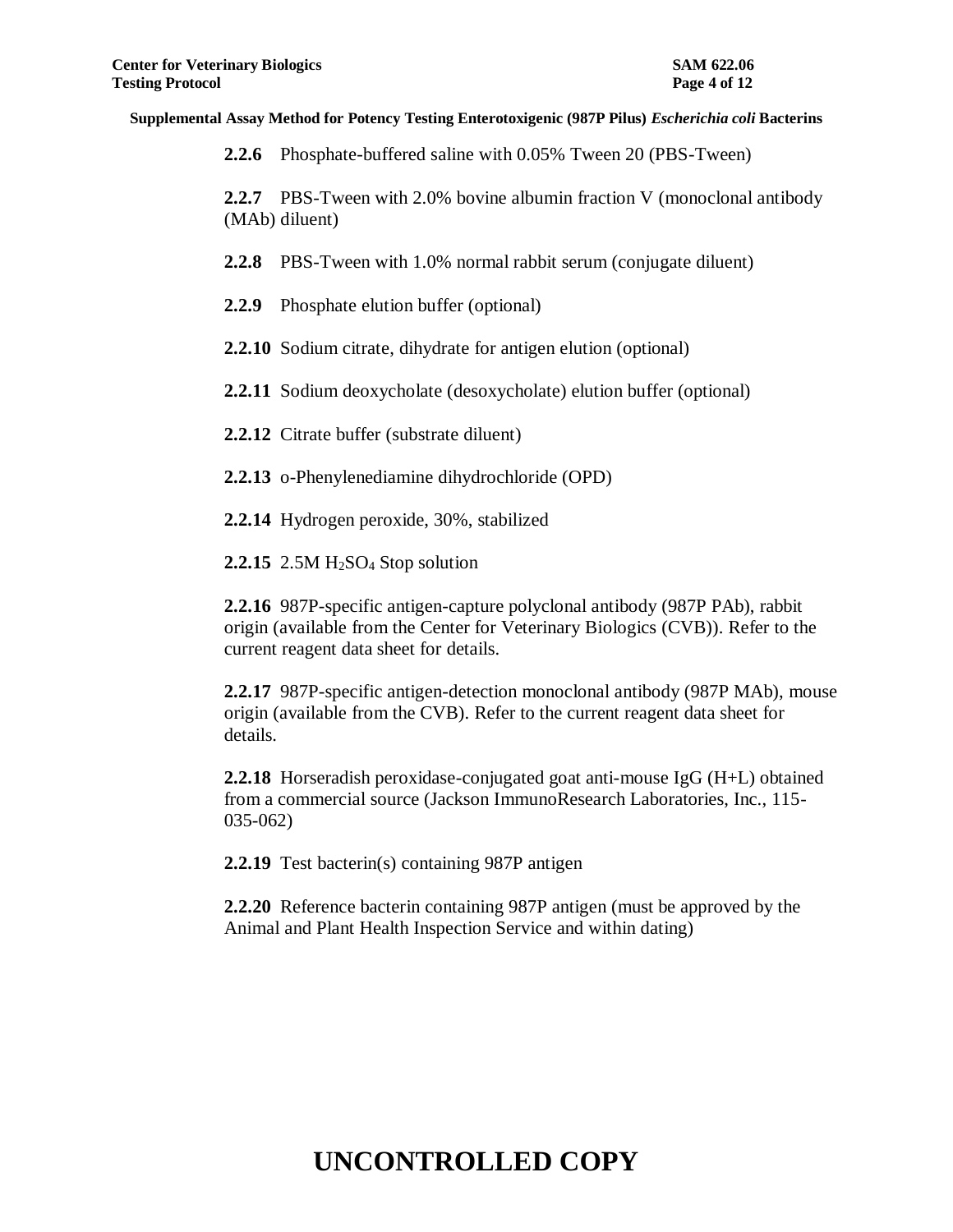### **3. Preparation for the Test**

#### **3.1 Personnel qualifications/training**

Technical personnel need a working knowledge of the use of general laboratory chemicals, equipment, and glassware; automated microplate washer and reader; and data recording and evaluation software. They need specific training in the performance of this assay.

#### **3.2 Preparation of equipment/instrumentation**

Operate and maintain all equipment according to manufacturers' recommendations and applicable standard operating procedures.

#### **3.3 Preparation of reagents/control procedures**

**Caution: Concentrated solutions of acids and bases are used to prepare some of the following reagents. Both are hazardous and must be handled properly. Consult Material Safety Data Sheets (MSDS) (current version) for proper safety procedures.**

**3.3.1** Carbonate coating buffer – National Centers for Animal Health (NCAH) Media #20034

| Na <sub>2</sub> CO <sub>3</sub> | $0.159$ g                |
|---------------------------------|--------------------------|
| <b>NaHCO3</b>                   | $0.293$ g                |
| Deionized water                 | q.s. to $100 \text{ mL}$ |

Adjust pH to  $9.6 \pm 0.1$ . Store at  $2^{\circ}$ -  $7^{\circ}$ C for no longer than 1 week.

**3.3.2** Phosphate buffered saline (PBS) – NCAH Media #10559

| NaCl            | 8.00 g        |
|-----------------|---------------|
| KCl             | 0.20 g        |
| Na2HPO4         | $1.15$ g      |
| $KH_2PO_4$      | 0.20 g        |
| Deionized water | q.s. to $1 L$ |

Adjust pH to  $7.2 \pm 0.1$ . Store at  $20^{\circ}$ -  $25^{\circ}$ C. If long term storage (up to 1 year) is desired, autoclave for 20-30 minutes at  $\geq 121^{\circ}$ C to sterilize following manufacturer's recommendations.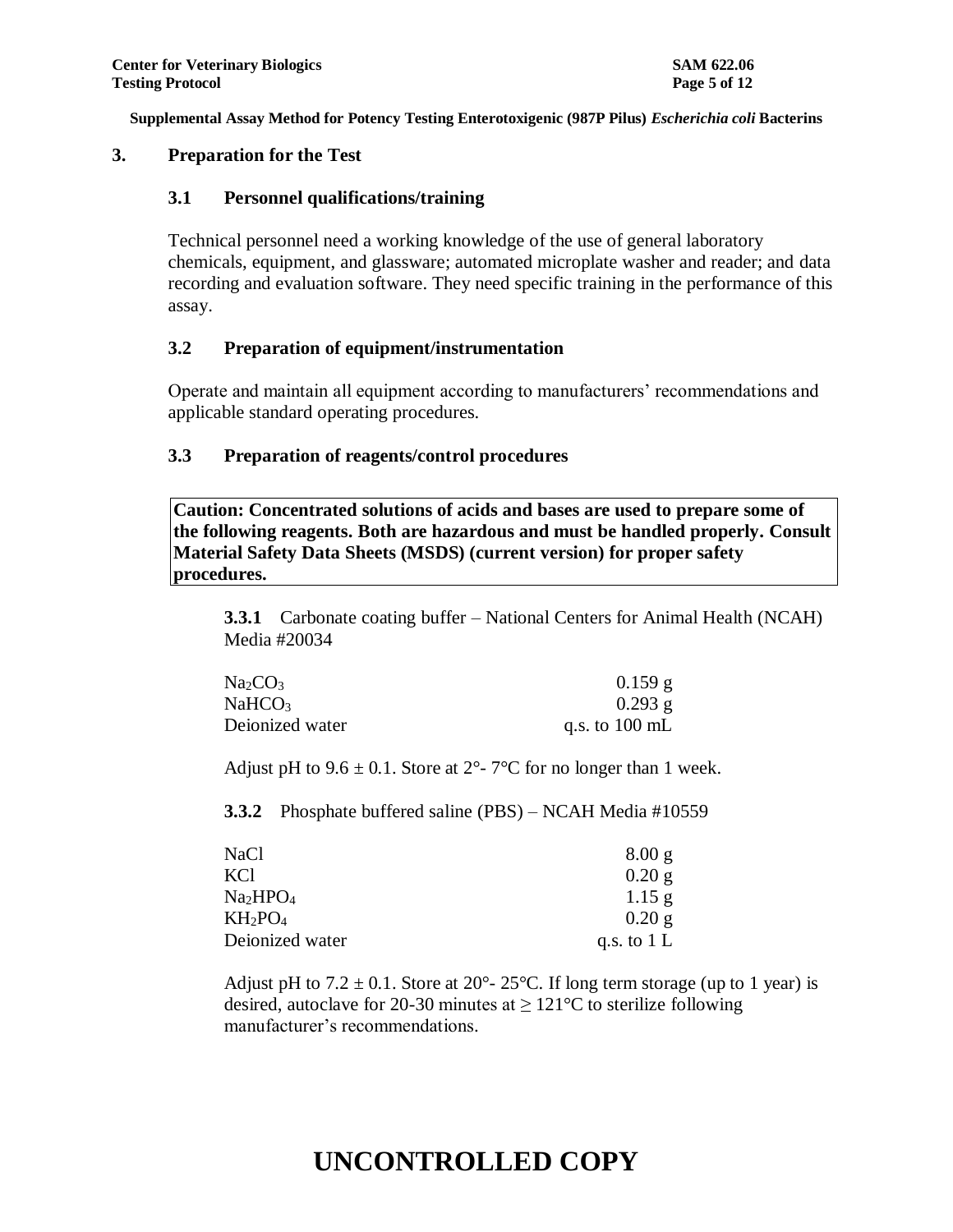**3.3.3** Phosphate Buffered Saline with 0.05% Tween 20 (PBS-Tween) – NCAH Media #30179

| PBS (see Section 3.3.2) | 1 L      |
|-------------------------|----------|
| Tween 20                | $0.5$ mL |

Store at 20<sup>o</sup>- 25<sup>o</sup>C for no longer than 1 year.

**3.3.4** PBS-Tween with 2.0% bovine albumin fraction V (MAb diluent)

| PBS-Tween (see Section 3.3.3)                   | $25 \text{ mL}$ |
|-------------------------------------------------|-----------------|
| Bovine albumin fraction V (Scientific Protein   |                 |
| Laboratories, Viobin Corp., Waunakee, Wisconsin |                 |
| 40-6197-2-1160 or equivalent)                   | $0.5$ g         |

Prepare immediately prior to use. Swirl gently to dissolve the powder.

**3.3.5** PBS-Tween 20 with 1.0% normal rabbit serum (conjugate diluent)

| PBS-Tween 20 (see Section 3.3.3)         | 24.75 mL  |
|------------------------------------------|-----------|
| Normal rabbit serum                      |           |
| (negative for <i>E. coli</i> antibodies) | $0.25$ mL |

Prepare immediately prior to use. Swirl gently to mix.

**3.3.6** Phosphate elution buffer

| $KH2PO4$ (reagent grade) | 8.2 g |
|--------------------------|-------|
| Water                    | 94 mL |

Adjust pH to  $9.3 \pm 0.1$ , or other appropriate pH as optimized for use with a specific bacterin. Store at 20°- 25°C for no longer than 1 month.

**3.3.7** Sodium deoxycholate (desoxycholate) elution buffer

| Sodium desoxycholate (reagent grade) | 0.50 g           |
|--------------------------------------|------------------|
| PBS (see Section 3.3.2)              | $100 \text{ mL}$ |

Store at  $2^{\circ}$ - 7°C for no longer than 1 month. Warm to  $20^{\circ}$ -  $25^{\circ}$ C prior to use. (The buffer gels at  $2^{\circ}$ - 7°C.)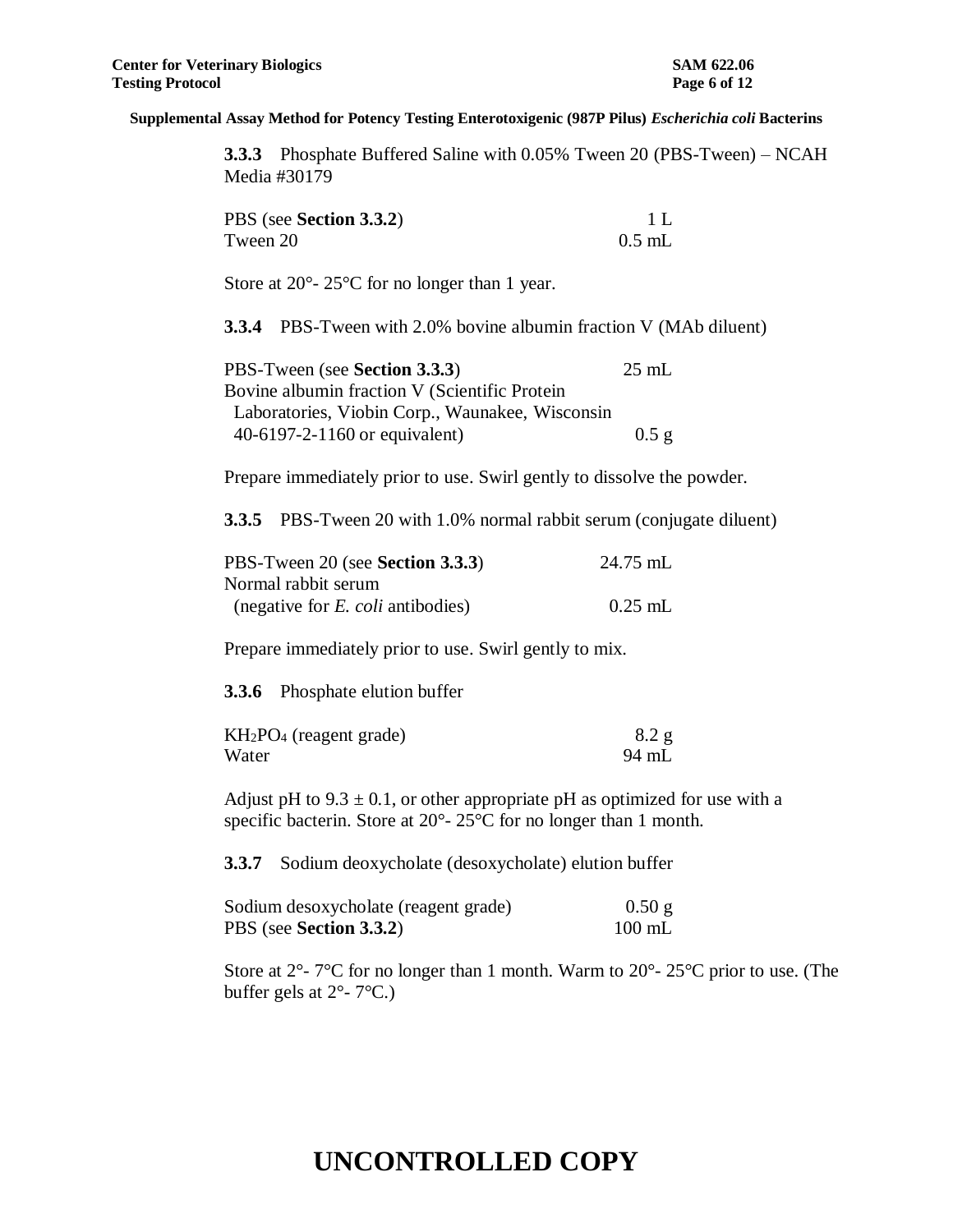|  |  | <b>3.3.8</b> Citrate buffer (pH $5.0$ ) – NCAH Media #20033 |  |
|--|--|-------------------------------------------------------------|--|
|  |  |                                                             |  |

| Citric acid monohydrate (reagent grade) | $5.26$ g      |
|-----------------------------------------|---------------|
| $Na2HPO4·7H2O$                          | $6.739$ g     |
| Water                                   | q.s. to $1 L$ |

Adjust pH to  $5.0 \pm 0.1$  and filter sterilize. Store at  $2^{\circ}$ -  $7^{\circ}$ C for no longer than 2 months. Use to prepare substrate solution (**Section 3.3.9**).

**3.3.9** Substrate solution (quantities for 1 plate)

| Citrate buffer                           | $12 \text{ mL}$ |
|------------------------------------------|-----------------|
| o-Phenylenediamine dihydrochloride (OPD) |                 |
| (Sigma P8787 or equivalent)              | $4 \text{ mg}$  |
| $30\%$ $H_2O_2$ (stabilized)             | $5 \mu L$       |

Prepare within 15 minutes of use.

**Caution: o-Phenylenediamine dihydrochloride is a carcinogen. See appropriate MSDS for precautions when handling this product.**

**3.3.10** Stop solution (2.5 M H<sub>2</sub>SO<sub>4</sub>)--NCAH Media #30171

| Concentrated $(98\%)$ $H2SO4$ | 13.6 mL |
|-------------------------------|---------|
| Water                         | 86.4 mL |

Add acid to water. Solution may be stored no longer than 1 year at 20<sup>o</sup>- 25<sup>o</sup>C.

**3.3.11** Bacterins containing 987P antigen

**1.** Reference bacterin

**2.** Test bacterin

**CRITICAL CONTROL POINT:** Ideally, the reference and test bacterins should be produced by the same Outline of Production. If reference formulation differs from that of the test bacterin, the assay must be validated to show that this does not adversely affect assay performance or accuracy of results.

#### **3.4 Preparation of the sample**

Antigen-elution treatments: Many bacterins do not require antigen-elution treatment prior to being serially diluted in twofold increments with PBS-Tween 20. Test representative batches of each adjuvanted product with and without each antigen-elution treatment to determine if the treatment specifically enhances the 987P antigen capture. If no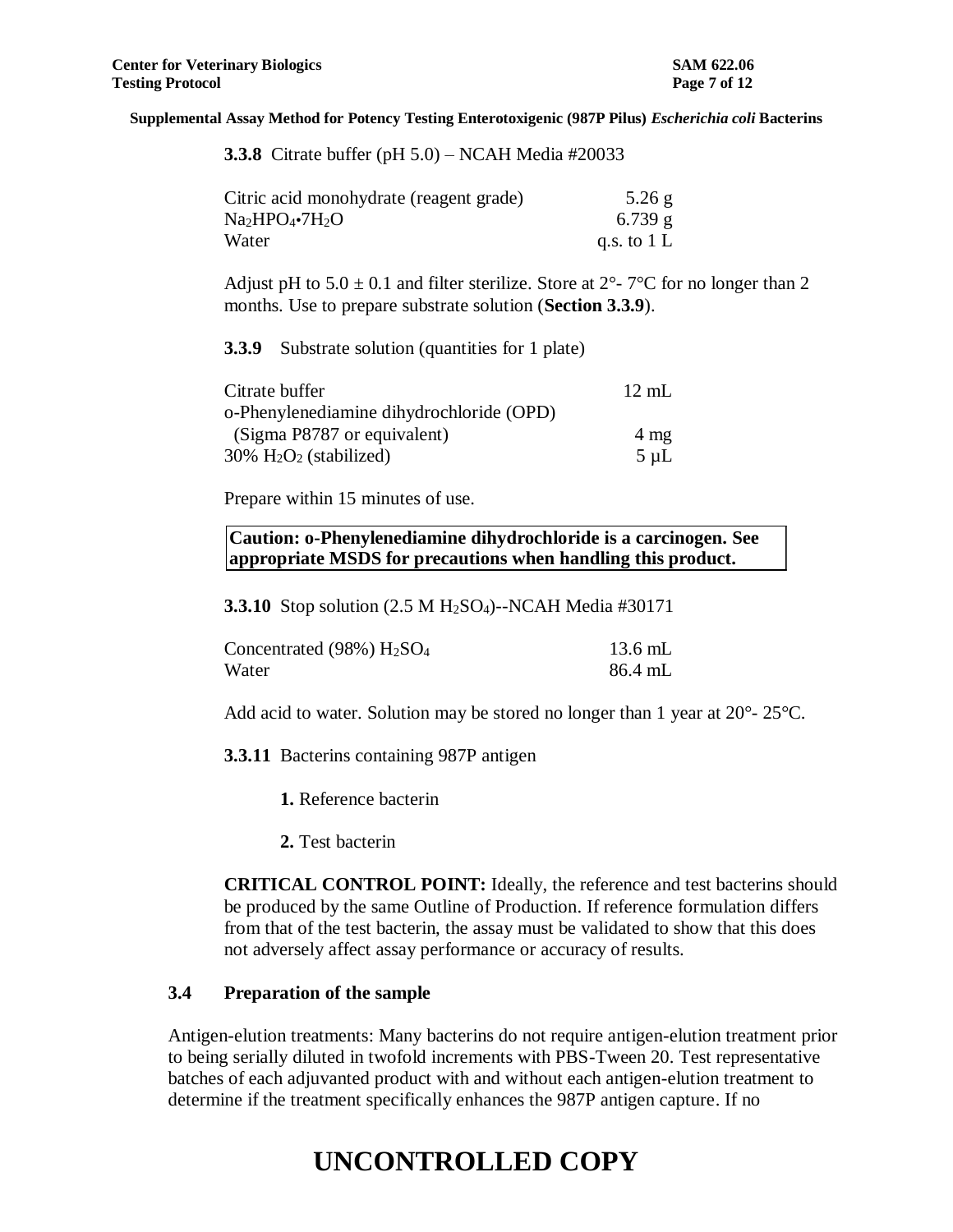enhancement of the 987P antigen capture can be demonstrated, test the bacterins without antigen-elution treatment. Treat the reference bacterin and the test bacterins by the same elution procedure. Alternative elution procedures, other than those described here, may be more appropriate for some bacterins.

### **3.4.1** Aluminum-adjuvanted bacterins

Bacterins adjuvanted with aluminum hydroxide may be treated with either sodium citrate or phosphate elution buffer prior to making serial twofold dilutions in PBS-Tween 20.

Sodium citrate elution

Add 1.0 g sodium citrate, dihydrate to 10.0 mL of bacterin (10% w/v). Place on an orbital shaker (100- 120 rpm) overnight at 35°- 37°C. Consider treated bacterin to be undiluted.

• Phosphate buffer elution

Add 1.0 mL of phosphate elution buffer to 1.0 mL of bacterin. Place on an orbital shaker (100-120 rpm) overnight at 35°- 37°C. Consider treated bacterin to be diluted 1:2.

### **3.4.2** Oil-adjuvanted bacterins

Mix 1.0 mL of the sodium desoxycholate elution buffer with 1.0 mL of bacterin. Place on an orbital shaker (100-120 rpm) overnight at 35°- 37°C. Consider treated bacterin to be diluted 1:2.

### **4. Performance of the Test**

**4.1** Dilute the 987P PAb in cold carbonate coating buffer (refer to the current reagent data sheet for dilution). Place 100  $\mu$ L in each well of 96-well flat-bottom high-binding microtitration plates. Seal coated plates with plate sealers. Incubate coated plates overnight at 2°- 7°C. Store sealed plates at 2°- 7°C for no longer than 5 days*.*

**4.2** Make twofold dilutions of reference and test bacterins, using PBS-Tween 20 as a diluent. Add 125 µL PBS-Tween 20 to each well of a clean microtitration plate (transfer plate). Place 125 µL of bacterin in the first well of each row. Test each bacterin in at least 2 replicate rows. Test the reference bacterin and the test bacterin on the same plate. Use a micropipettor to make serial twofold dilutions of each bacterin across the plate (125 µL transfer volume). Reserve at least 2 unused wells on each plate to serve as blanks. The use of at least 7 serial twofold dilutions per bacterin is recommended. Ideally, the selected bacterin dilutions should delineate the sigmoid curve from antigen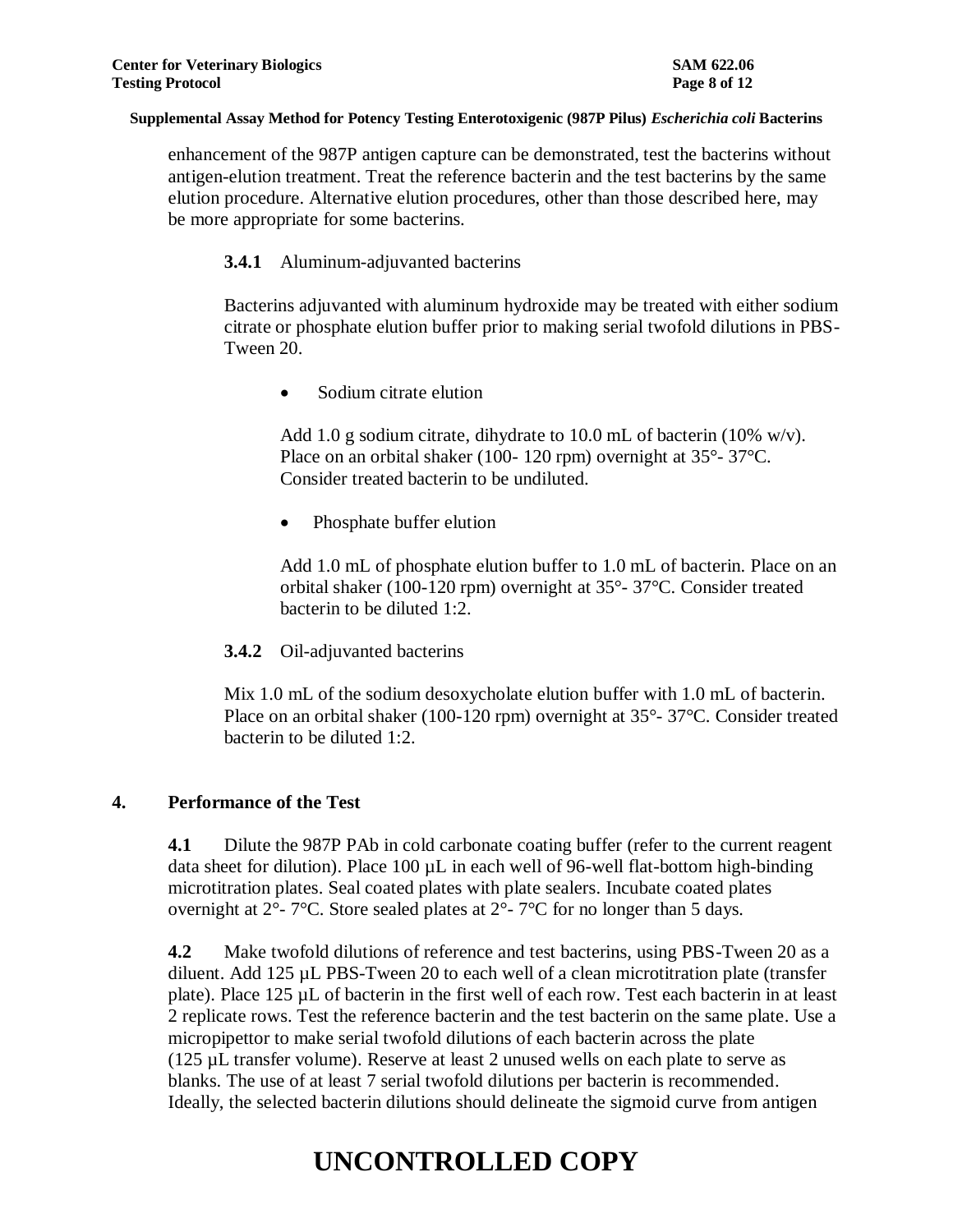saturation to antigen extinction for each bacterin. The dilutions used for the reference and the test bacterin may differ.

**4.3** Wash the coated ELISA plates 3 times with PBS-Tween 20. An automatic plate washer (200-300 µL/well, 10- to 40-second soak cycle) may be used. Alternatively, plates may be washed by hand. Tap the plates upside down on absorbent material to remove residual fluid.

**4.4** Use a multichannel micropipettor to transfer the bacterin dilutions from the transfer plates to the coated ELISA plates (100 µL/well). Seal the ELISA plates and incubate them on an orbital shaker (100-120 rpm) for 30 minutes ( $\pm$  5 minutes) at  $20^\circ$ - $25^\circ$ C.

**4.5** Wash the ELISA plates 3 times with PBS-Tween 20 as in **Section 4.3**.

**4.6** Dilute the 987P MAb in MAb diluent to the appropriate use dilution (refer to the current reagent data sheet for dilution) and add 100 µL to each well. Seal the ELISA plates and incubate on an orbital shaker (100-120 rpm) for 30 minutes ( $\pm$  5 minutes) at 20°- 25°C.

**4.7** Wash the ELISA plates 3 times with PBS-Tween 20 as in **Section 4.3**.

**4.8** Dilute the peroxidase-conjugated goat anti-mouse IgG in conjugate diluent to the appropriate use dilution and add 100 µL to each well. Seal the ELISA plates and incubate on an orbital shaker (100-120 rpm) for 30 minutes ( $\pm$  5 minutes) at 20°-25°C.

**4.9** Wash the ELISA plates 3 times with PBS-Tween 20 as in **Section 4.3**.

**4.10** Add 100 µL substrate solution to each well. Incubate the ELISA plates on an orbital shaker (100-120 rpm) for 10 minutes ( $\pm$  5 minutes) or until sufficient color develops at 20°- 25°C.

**4.11** Stop the substrate color development by adding 100 µL stop solution to each well.

## **Note: The OPD substrate buffer undergoes a color shift from yellow to orange when stop solution is added.**

**4.12** Read the ELISA plates using an ELISA reader with dual wavelengths (490 nm test, 650 nm reference). Calculate the mean absorbance for the blank wells. Subtract the mean absorbance of the blank wells from each bacterin test well absorbance value prior to data analysis.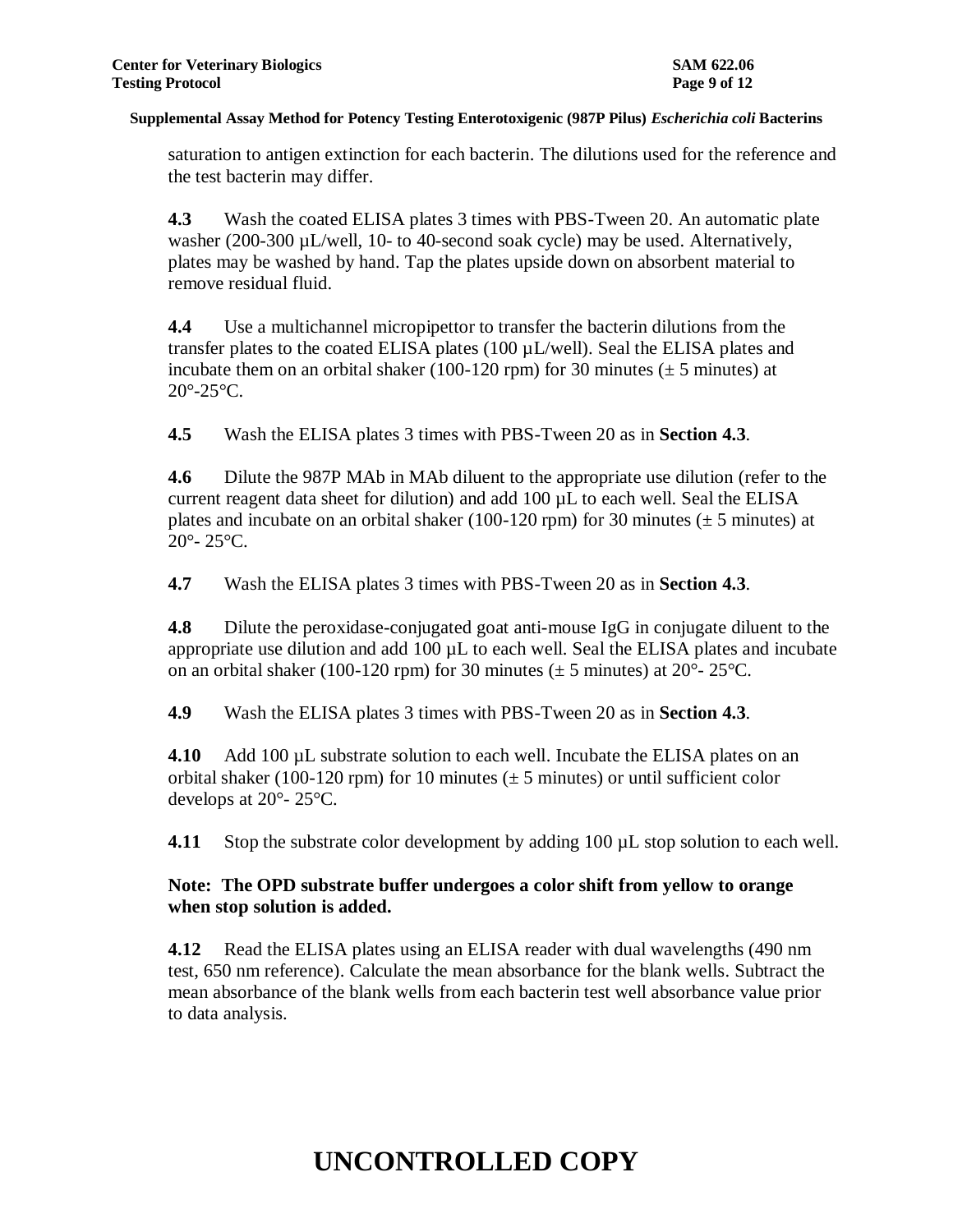### **5. Interpretation of the Test Results**

#### **5.1 Relative potency calculation method**

**5.1.1** Calculate the relative potency of the test bacterin as compared to that of the reference bacterin as described by standard operating procedures, **CVBSOP0102**, *Using Software to Estimate Relative Potency.*

**5.1.2** Do not use bacterin dilutions with mean absorbance values less than  $\ll$  0.05 (after subtraction of the mean absorbance of the blank) in the relative potency calculations.

**5.1.3** Do not use regression lines with slopes less than  $\langle \rangle$  0.10 in minimum absolute value for relative potency calculations.

#### **5.2 Requirements for a valid assay**

**5.2.1** Lines are determined by first-order linear regression of at least 3 contiguous points and must have a correlation coefficient (r) of greater than or equal to  $(\ge)$  0.95.

**5.2.2** The reference regression line and the test bacterin regression line must show parallelism (slope ratio 0.80 to 1.25).

### **5.3 Requirements for a satisfactory test bacterin**

To be considered satisfactory, a test bacterin must have an RP value of  $\geq 1.0$ . Test bacterins with RP values  $< 1.0$  on a valid assay may be retested by conducting 2 independent replicate tests in a manner identical to the initial test. If both retests are valid and the reported RP values of both of the retests are  $\geq 1.0$ , the test bacterin is satisfactory.

### **6. Reporting of Test Results**

Report results of the test(s) as described by standard operating procedures.

### **7. Summary of Revisions**

#### **Version .06**

 Updated minimum slope expectations for consistency with the PEL Reviewer's Manual Work Instruction 4.6.2.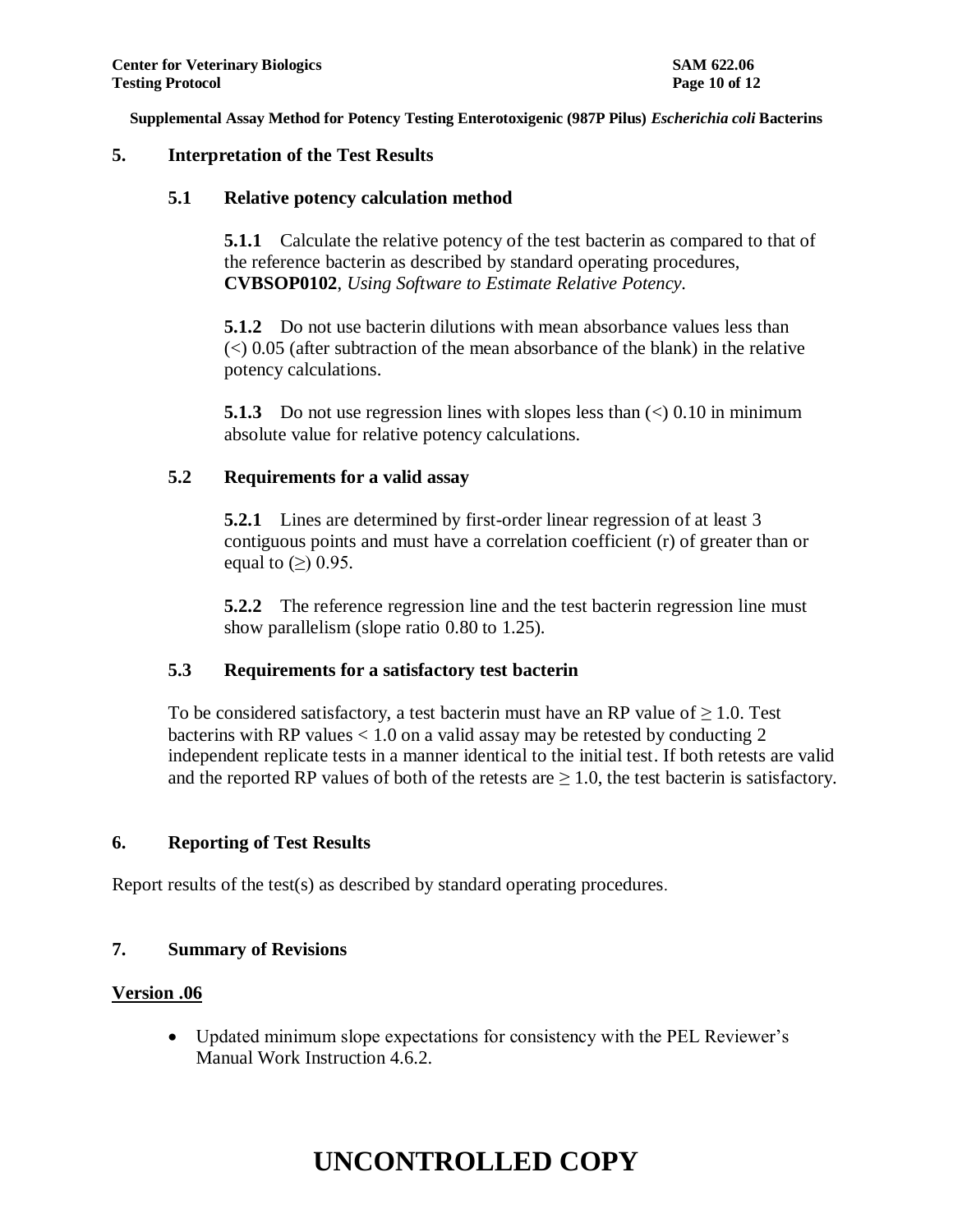#### **Version .05**

- The Bacteriology Section Leader has been updated.
- Clarified media expiration dates.
- Removed references to Relative Potency Calculation Software (RelPot) and associated SAM 318.

#### **Version .04**

- The Contact information has been updated.
- All references to National Veterinary Services Laboratories media have been changed to National Centers for Animal Health media.

#### **Version .03**

• Clarification that sodium citrate, dihydrate should be used (rather than sodium citrate monobasic, anhydrous) has been added throughout the document.

#### **Version .02**

This document was revised to clarify practices currently in use at the Center for Veterinary Biologics and to provide additional detail. While no significant changes were made that impact the outcome of the test, the following changes were made to the document:

- **2.2.1** The specification of the assay plate as high-binding has been added.
- **2.2.2** The specifications of the transfer plate as non-binding have been added.
- **2.2.15 and 3.3.10** The stop solution has been further defined and storage information updated.
- **3.3.1** The sodium carbonate molecular formula has been corrected.
- **3.3.5** The formula has been updated including the specification that the serum not contain *E. coli* antibodies.
- **3.3.8** Filter sterilization of the solution has been added.
- **4.10** Additional details for stopping the reaction have been added.
- References to the current reagent data sheet have been added throughout the document.